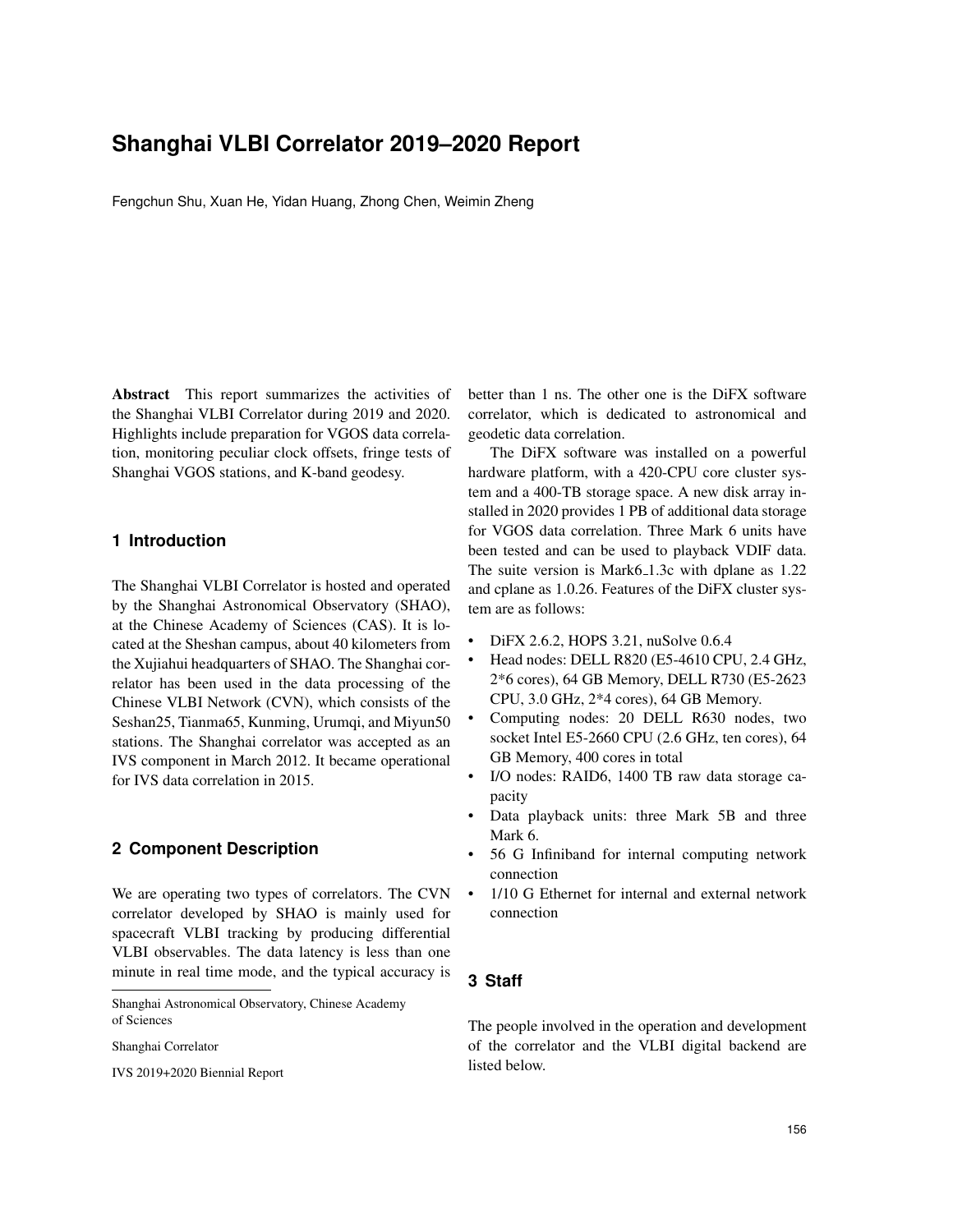### *3.1 Operations Team*

- Fengchun Shu: group head, scheduler, experiment oversight
- Zhong Chen: e-transfer support, cluster administration
- Zhanghu Chu: media library
- Shaoguang Guo: Mark 6 maintenance
- Xuan He: DiFX operation
- Yidan Huang: DiFX operation, post-correlation technique development
- Tianyu Jiang: data playback, DiFX operation
- Wu Jiang: DiFX operation for astronomical data • Xiuzhong Zhang: VLBI terminal and correlation technique development

Xuan He is the only person to work full-time on geodetic VLBI data correlation.

### *3.2 Technique Development Team*

- Weimin Zheng: group head, software correlator and VLBI terminal development
- Jiangying Gan: FPGA programming
- Tetsuro Kondo: wideband bandwidth synthesis
- Lei Liu: software correlator development
- Xiaochuan Qu: CDAS development
- Ping Rui: visualization programming and operation for CVN correlator
- Fengxian Tong: VLBI scheduling and modeling
- Li Tong: VLBI raw data simulation
- Juan Zhang: software correlator development and maintenance
- Renjie Zhu: CDAS development

Tetsuro Kondo from NICT joined the group in mid 2017 as a distinguished scientist, offered by the CAS President's International Fellowship. He returned to Japan at the end of 2020.

### **4 Summary of Activities**

### *4.1 DiFX Correlation*

We use the latest stable version of DiFX and HOPS software for regular IVS data correlation. The vgosDB files are available at our ftp site<sup>1</sup>. We also produce FITS-IDI files, which can be downloaded on request by the users.

We investigated the data playback rate of Mark 6 units. The connection of Mark 6 units to the cluster data storage was replaced with 56-Gb Infiniband. Thus the data rate for gathering could be up to 11 Gbps. However, the data rate for VDIF multiplex is still very slow.

We introduced peculiar clock offsets to compensate instrumental delays of reference stations in early 2018. As shown in Figure 1, we analyzed all 36 correlated sessions, and derived a mean clock bias for each session, i.e., clock compensation errors with respect to the peculiar clock offset table. In most of cases, the mean clock bias is less than 0.5 µs. Only one session, CRF111, has a clock bias of 1 µs due to human error. Judging from nine sessions in 2020, we found Urumqi had a jump in the peculiar clock offset of about 1.1  $\mu$ s. The mean clock bias should be much smaller, if only the most stable stations are used in the calculation.



**Fig. 1** Mean clock bias for each of the 36 sessions correlated at Shanghai.

<sup>1</sup> http://202.127.29.4/vgosDB/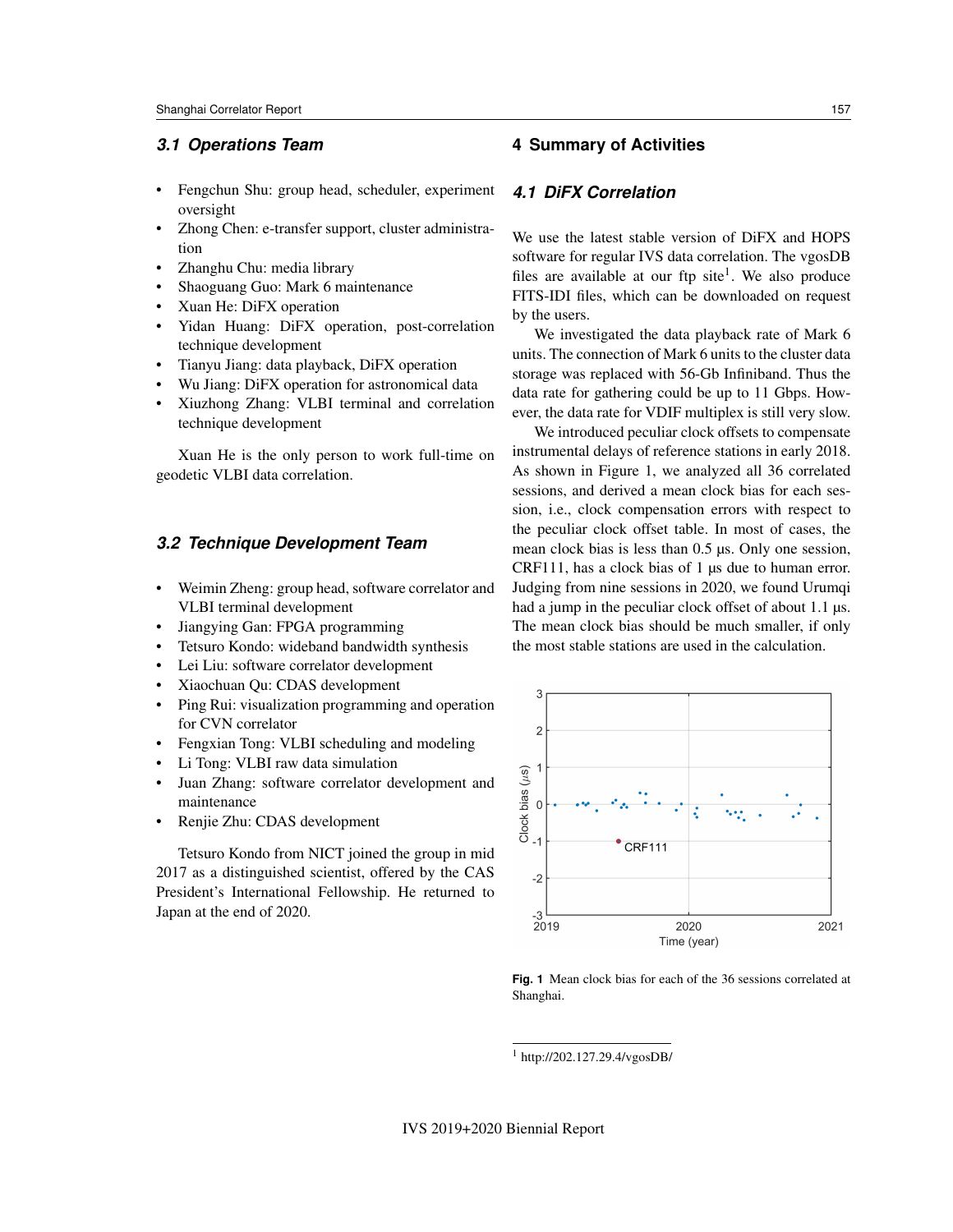### *4.2 Spacecraft Tracking*

We performed regular VLBI tracking of the Tianwen-1 Mars spacecraft in its Earth-Mars transfer orbit. The typical RMS delay residual is about 0.1 ns.

The Chang'e-5 is the most complicated mission for our group. It is a big challenge for differential VLBI scheduling and data correlation. In one tracking session, sometimes we need to track two objects alternatively or in the same beam. The correlation model polynomials for two objects need to be calculated before timeshare data correlation.

In addition, there are regular tracking sessions for the Chang'e-4 data relay satellite. The sessions for tracking spacecraft are so frequent that they made an impact on geodetic or astronomical observations.

### *4.3 e-VLBI*

The network links to Seshan25 and Tianma65 are 10 Gbps. The network links to the Urumqi, Kunming, and Beijing stations are 200 Mbps for tracking spacecraft. In the Chang'e-5 lunar mission and Tianwen-1 Mars mission, we made real-time data transfer at a 128-Mbps data rate for each station. However, for regular geodetic observations, the Chinese stations always ship modules to the Shanghai correlator.

In order to process IVS global sessions, we have established network links to most of the IVS stations and correlators. The regular data rate is 2 Gbps. Only two international stations, Matera and Kokee, need to ship modules.

### *4.4 Experiments Correlated*

We correlated 20 IVS sessions in 2019 and 16 sessions in 2020. Most of them are focused on VLBI absolute astrometry. There were no stringent requirements on data latency. We aimed to deliver the correlation products in three months. More details can be found in Table 1.

We have correlated 134 IVS sessions since 2015, with 33 participating stations distributed over the globe. The cumulative data volume is approximately 4.2 PB, collected from more than 850 station days.

**Table 1** Statistics of experiments correlated.

| <b>Session Name</b> | 2019          | 2020 |
|---------------------|---------------|------|
| AOV                 |               |      |
| APSG                | $\mathcal{D}$ | 2    |
| <b>IVS-CRF</b>      | 6             | 6    |
| IVS-R&D             | 6             | 2    |
| Total               | 20            | 16   |

The top five stations with the most observing days are Yarragadee, Hobart26, Katherine, Kunming, and Warkworth. More details were shown in Figure 2.

It is worth noting that all APSG sessions and some AOV sessions were scheduled by SHAO. The APSG observing sessions are dedicated to measure positions and velocities of stations in the Pacific Rim. The AOV sessions organized by SHAO are focused on astrometry of weak sources in the ecliptic plane and southern hemisphere. Two stations belonging to the National Time Service Center (NTSC), Jilin and Sanya, participated in the APSG44 and APSG46 sessions as tagalong stations.

#### *4.5 VGOS Correlation Campaign*

We took part in the VGOS Intensive blind test. The data set is V19290 observed with Kokee12m and Wettz13s. We managed to finish data correlation, fringe fitting, and generation of database file independently.

A second campaign was the post-processing comparison of the multiple-station 24-hour VGOS session VO0009. The control files were provided by the Haystack correlator group. We gained experience in how to perform calibration at different stages.

The database files were submitted to the Haystack group who made correlation comparisons of the participating IVS correlators. More details can be found in the Haystack memos.

# *4.6 Fringe Tests of Shanghai VGOS Stations*

We have performed a few fringe tests with the Shanghai VGOS stations.

We obtained first broadband fringes on the baseline Seshan13–Tianma13 on July 9, 2019. The IVS-VT ob-